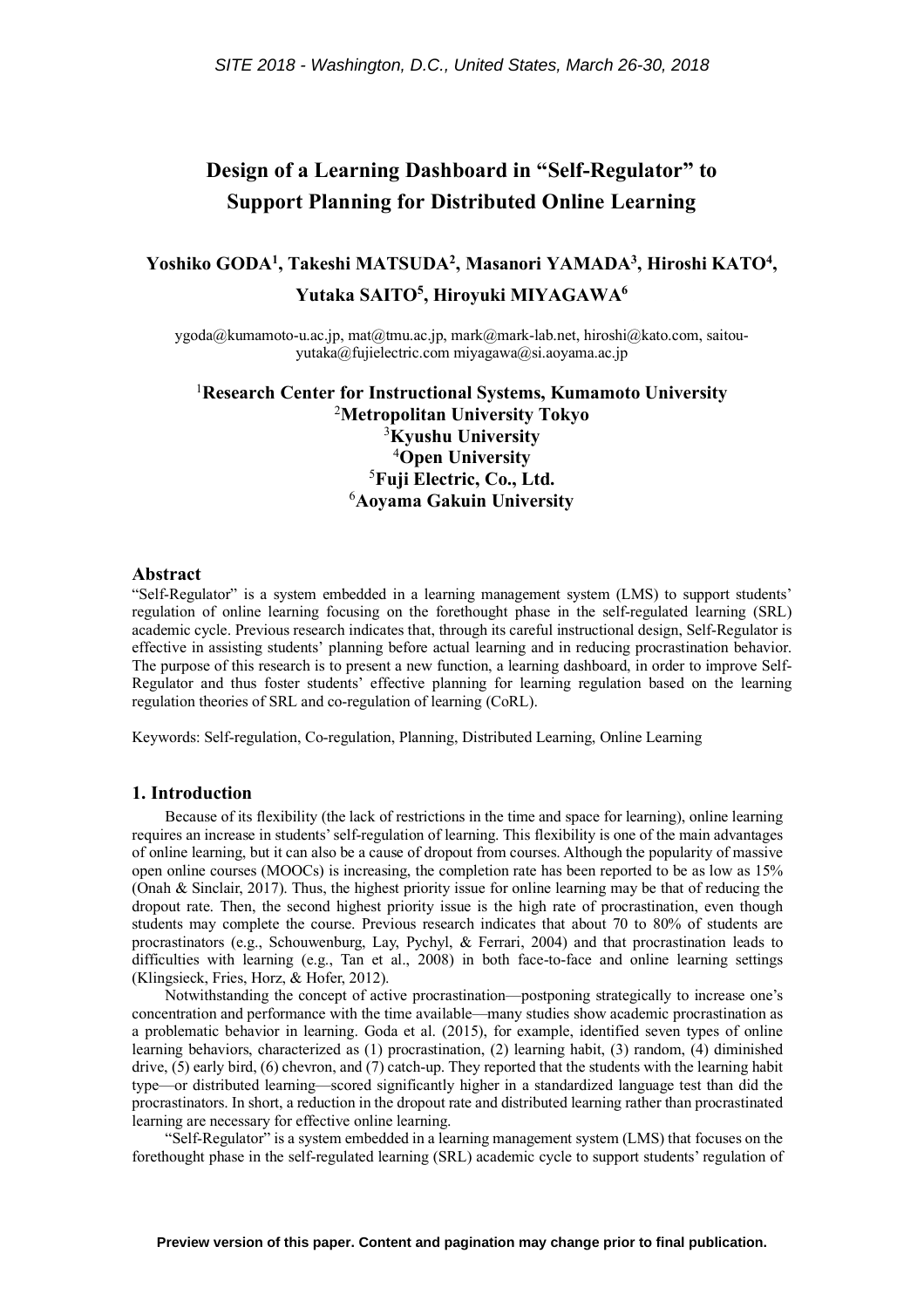online learning. It was initially developed in 2015, reflecting research results related to SRL in online learning since 2009 (Yamada et al., 2017). Previous research has indicated the effectiveness of Self-Regulator in assisting students' planning before their actual learning and in reducing procrastination behavior through a careful instructional design (Matsuda et. al, 2017; Yamada et al., 2017). According to the previous research also, supporting time management for learning seems to be desirable since it fosters learners' SRL skills. The purpose of this research is to present a new function, a learning dashboard, to improve Self-Regulator by fostering students' effective planning for learning regulation based on the learning regulation theories of SRL and co-regulation of learning (CoRL).

SRL is defined as "[s]trategically planning, monitoring, and regulating cognition, behavior, and motivation," while CoRL is "[e]mergent interaction mediating regulatory work" in which "[r]egulatory expertise is distributed amongst people and activity systems" (Hadwin et al., 2011, p. 67). These theories are applicable in both individual and collaborative (group) task contexts. Hadwin et al. (2011) also discussed the relevant pedagogical mechanisms; modeling, feedback, and instrumental supports from more capable people are necessary for SRL, while a distribution of expertise used to influence SRL (including situational affordances and constraints) is required for CoRL.

The first development phase of Self-Regulator considered SRL theory. Now, the second phase incorporates both SRL and CoRL to design a learning dashboard. In order to design the learning dashboard, that is, CoRL as well as SRL has been adopted for the promotion of distributed planning to prevent procrastinated learning. In Section 2 of this paper, a brief description of the overall design is given, and in Section 3, the learning dashboard design is illustrated.

#### **2. Overall Design of Self-Regulator**

The learning support system Self-Regulator helps students to make a learning schedule during the forethought phase in the SRL academic cycle, thus leading to scheduled learning. A detailed description is available in Yamada et al. (2017). After logging into Self-Regulator, which is embedded in Moodle, learners are required to make a learning schedule for each set of learning materials uploaded.

At this stage, learners cannot access Moodle directly due to the web server settings. Once they have set a schedule for a learning item in a course, however, they can access Moodle and should follow their schedule to learn the material—thus, they can only gain access at the times they have scheduled. This reduces the flexibility of learning, which is one of advantages for online learning. Here, the students have active involvement in their learning when they plan it, which increases their learning ownership. Advanced self-regulators are able to responsibly organize the flexibilities and freedom of their learning. Generally, planning and conscientiousness in following the schedule with Self-Regulator helps to reduce procrastination and other problematic behavior.

### **3. Design of the Learning Dashboard**

Self-Regulator allows students to schedule to learn multiple learning items at a time, according to the instructor's course design. Scheduling multiple materials involves students' considering when and how they learn, which requires effective planning skills. To foster learners' effective learning, a learning dashboard has been designed, based on SRL and CoRL. Advanced SRL learners use the learning dashboard to distribute learning dates through the learning period, and they tend to schedule the learning materials in meaningful chunks (by chapter, same content, similar learning objectives, etc.). A design image of the dashboard is shown in Figure 1.

The dashboard gives the learning progress of the learner, her/his classmates, and a fastest completion of the learning materials assuming that s/he studies the learning materials regularly and is an advanced SRL learner. It should prove helpful for students to assess their progress by comparing it with that of others, while the information on the dashboard will enable students to check their planning and learning. The development of the dashboard will be completed by mid-March, 2018. In future research, the effectiveness of the new function will be examined from the perspectives of dropout-rate reduction and distributed learning.